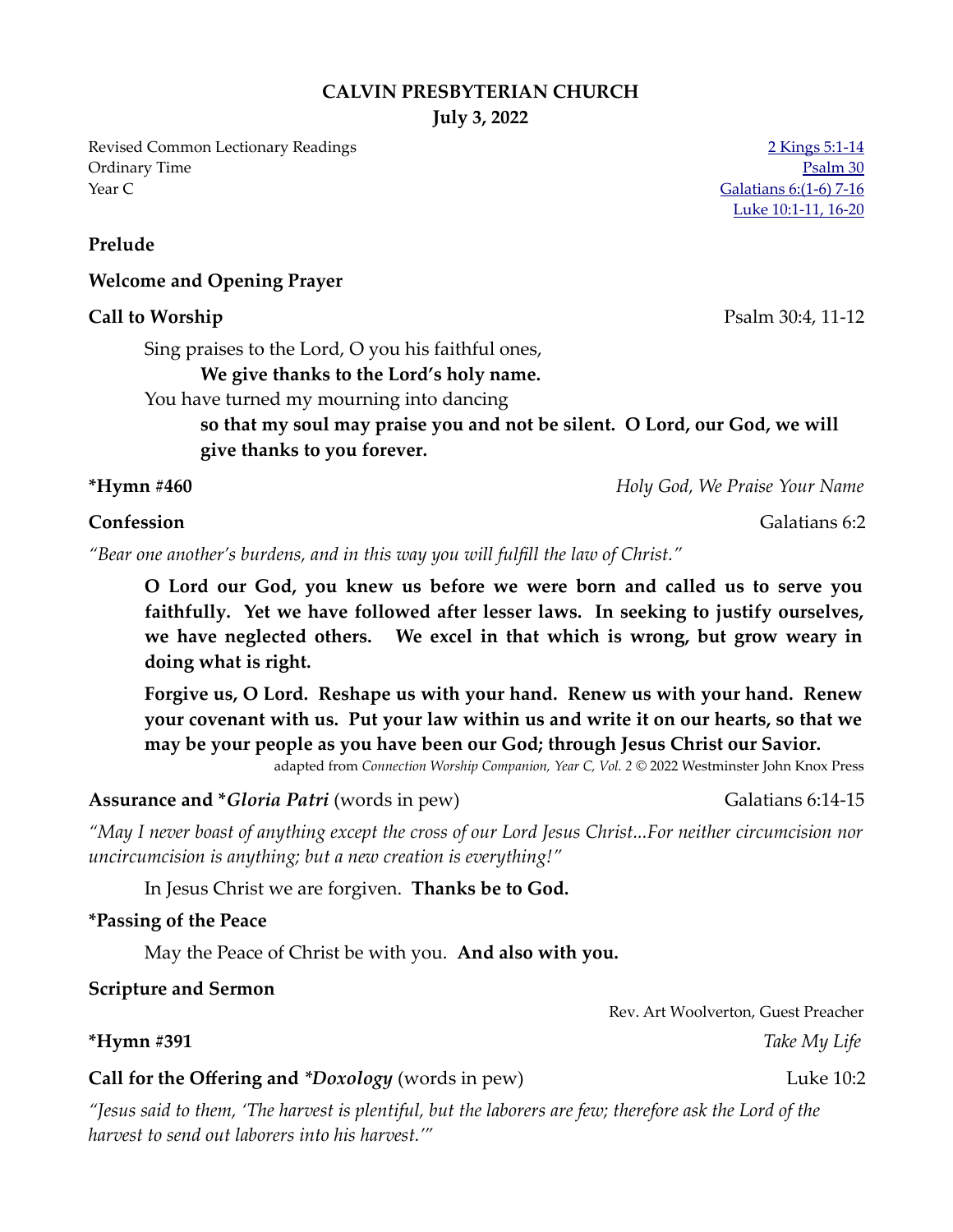### **Prayer of Dedication**

### **Celebration of the Lord's Supper**

### Invitation to the Table

# Affirmation of Faith *The Nicene Creed*

We believe in one God, the Father, the Almighty, Maker of heaven and earth, of all that is, seen and unseen.

We believe in one Lord, Jesus Christ, the only Son of God,

eternally begotten of the Father, God from God, Light from Light, true God from true God, begotten, not made, of one Being with the Father; through him all things were made.

For us and for our salvation he came down from heaven, was incarnate of the Holy Spirit and the Virgin Mary and became truly human.

For our sake he was crucified under Pontius Pilate; he suffered death and was buried. On the third day he rose again in accordance with the Scriptures; he ascended into heaven and is seated at the right hand of the Father.

He will come again in glory to judge the living and the dead, and his Kingdom will have no end.

We believe in the Holy Spirit, the Lord, the giver of life, who proceeds from the Father and the Son, who with the Father and the Son is worshiped and glorified, who has spoken through the prophets.

We believe in one holy catholic and apostolic church. We acknowledge one baptism for the forgiveness of sins. We look for the resurrection of the dead, and the life of the world to come. Amen.

# Prayer of Thanksgiving

*The Lord be with you.* **And also with you.**

*Lift up your hearts.* **We lift them to the Lord.**

*Let us give thanks to the Lord our God.* **It is right to give our thanks and praise.** *...Great is the mystery of faith:*

**Christ has died, Christ is risen, Christ will come again.**

*...We pray in the name of Jesus Christ, who taught us to pray together with boldness:*

**Our Father, who art in heaven, hallowed by thy name, thy Kingdom come, thy will be done, on earth as it is in heaven.**

**Give us this day our daily bread; and forgive us our debts, as we forgive our debtors; and lead us not into temptation, but deliver us from evil.**

**For thine is the Kingdom, and the power, and the glory forever. Amen.**

Breaking of Bread and Communion of God's People

**\*Hymn #447** *Lead On, O King Eternal*

**\*Charge and Benediction**